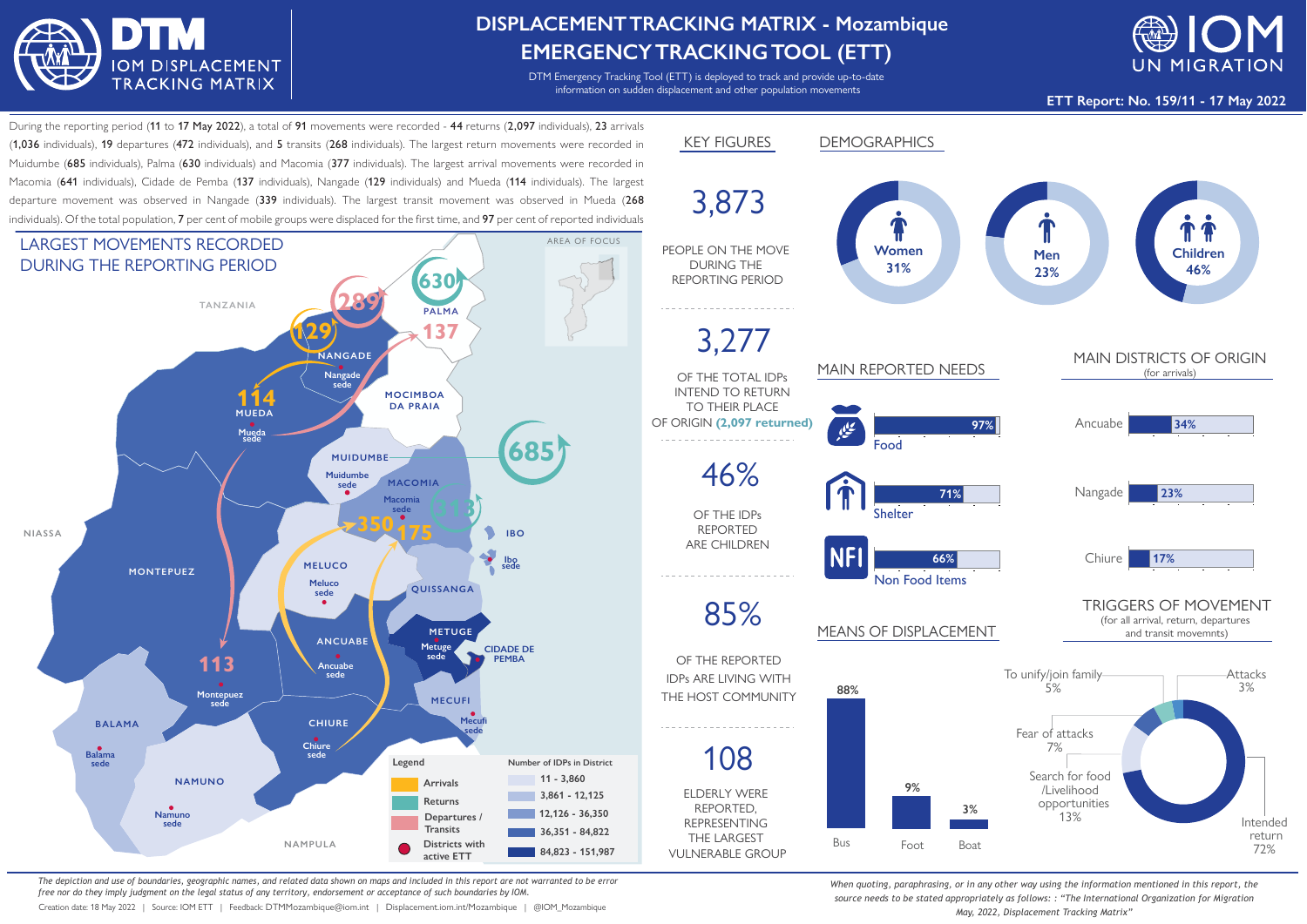

SUPPORTED BY:

G

**USAID** 

**Irish Aid** 

Rialtas na hÉireann<br>Government of Ireland

Humanitarian Aid<br>and Civil Protection





**Website : https://displacement.iom.int/mozambique** Feedback: DTMMozambique@iom.int @IOM\_Mozambique

**When quoting, paraphrasing, or in any other way using the information mentioned in this report, the source needs to be stated appropriately as follows:"The International Organization for Migration, May, 2022, Displacement Tracking Matrix"**